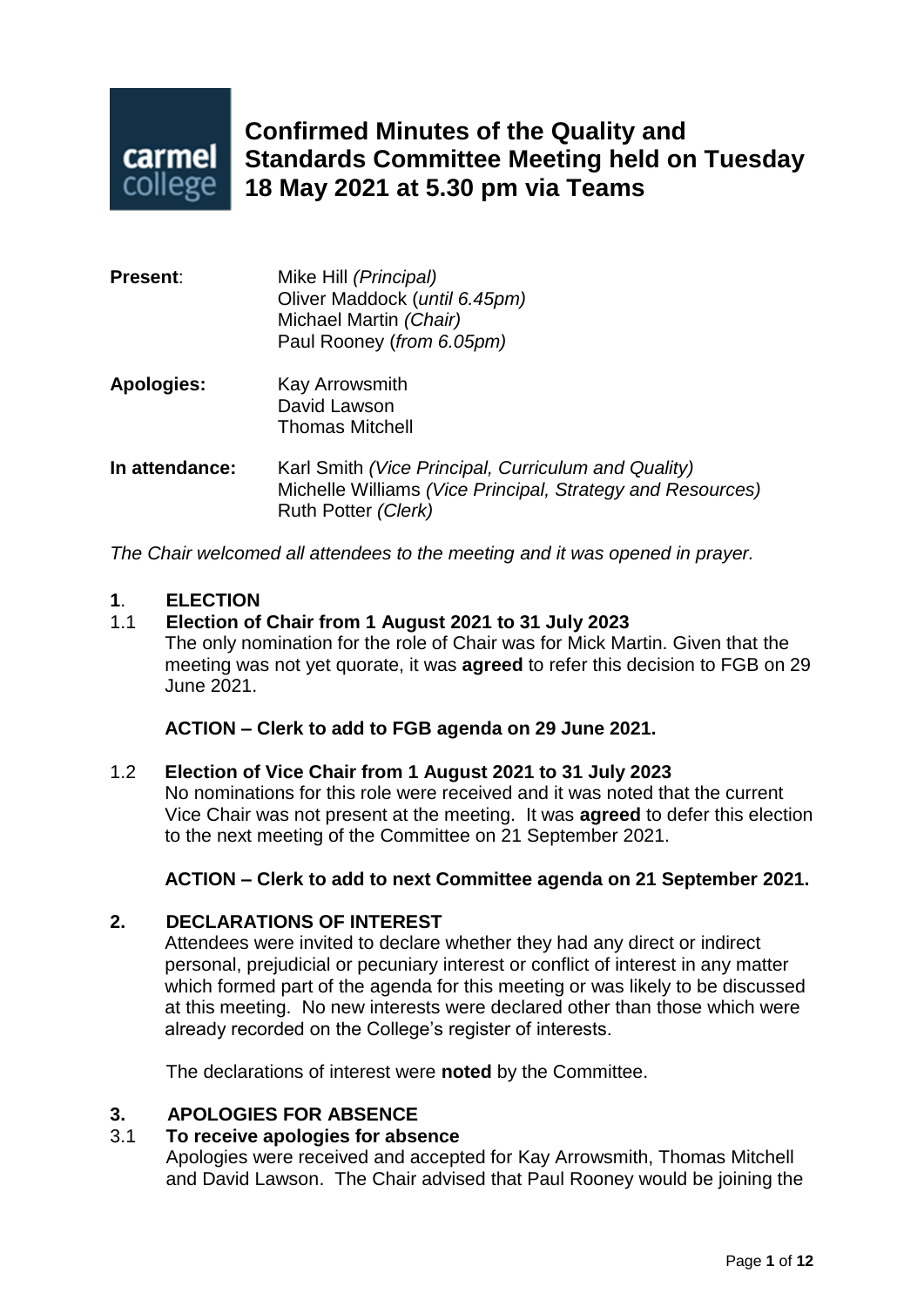meeting at 6pm. Oliver Maddock advised that he would have to leave the meeting at 6.45pm.

It was noted that the Committee meeting would not be quorate until Paul Rooney joined at 6pm. It was decided to proceed with the meeting but defer all decision making until quoracy was achieved.

# **4. ITEMS TO BE INCLUDED UNDER ANY OTHER BUSINESS**

4.1 The Principal had submitted one item of any other business – Proposed change to holiday pattern October 2021. It was agreed that this item would be raised under agenda item 11, Curriculum.

#### **5. MINUTES OF THE PREVIOUS COMMITTEE MEETING HELD ON 9 MARCH 2021** *(previously circulated)*

#### 5.1 **To approve the minutes of the previous Committee meeting held on 9 March 2021**

The following amendments to the draft minutes were agreed: Page 1 – Paul Mooney (PM) should read Paul Rooney (PR). Initials PM to be replaced by PR throughout the minutes.

Page 2 – 7.1 Governor question to be clarified as follows 'There doesn't appear to be any evaluation of student participation *in assessment*.' Page 3 – 7.1 MATT9 should read MAPP9.

Subject to these amendments, the minutes were **approved** and would be signed in accordance with Clause 12 (3) of the Instrument and Articles of Government.

The publication of the minutes was authorised in accordance with Clause 13 of the Instrument and Articles of Government.

#### **6. MATTERS ARISING FROM THE MINUTES**

6.1 **To consider any matters arising from the minutes** *(previously circulated)* Minute 9 – Equality and Diversity Policy

The clerk highlighted that this policy had been approved by the Committee at its meeting on 9 March 2021, however the policy had not subsequently appeared before FGB for final approval. It was **agreed** that the policy would be put on the FGB agenda for 29 June 2021.

# **ACTION – Clerk to add Equality and Diversity Policy to June FGB Agenda.**

The Chair indicated that it would be useful to have an updated policy review schedule with appropriate approval limits defined and review timescales clarified. The clerk confirmed that she had been working on this and it was **agreed** that this would be finalised and presented to the next Committee meeting.

#### **ACTION – Clerk to update policy review schedule and add to next Committee meeting agenda.**

#### **7. SAFEGUARDING**

7.1 **Termly Update** *(previously circulated)*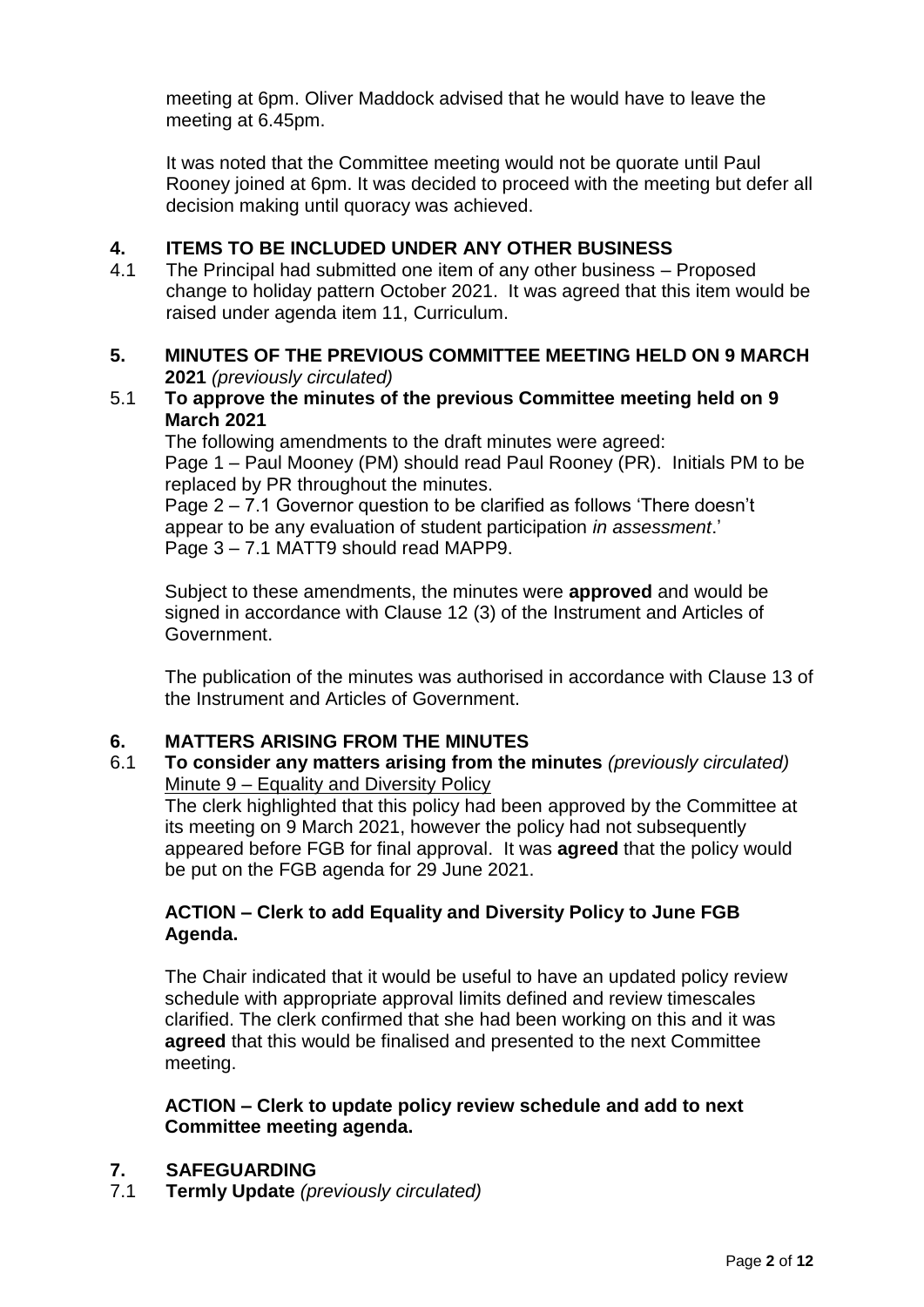The Vice Principal (Strategy and Resources) presented the safeguarding termly update. The following aspects of the report were highlighted:

- Training there was a lot of training taking place, much of it led by St Helens Local Authority. For example, this week the whole pastoral team would be accessing sessions on safeguarding and prevent.
- Attendance it was reported that the College was monitoring attendance more closely in line with the requirements of *Keeping Children Safe in Education*. Students who were absent for more than one week without reason were being contacted and, if no response received, an escalation process was followed which could result in a home visit.
- Neglect Strategy for St Helens this continues to be a focus for the St Helens Safeguarding Board and the College's Art Department had been involved with the Board in producing promotional material for the strategy.
- Local drugs use the College had received some reports from the local neighbourhood of possible drugs use in the community. Contact had been made with St Helens Local Authority and YPDAAT and they had undertaken to send people out to patrol the area and speak to young people as necessary.
- National Ofsted inquiry regarding 'Everyone's Invited' platform it was reported that the Safeguarding Team had conducted an internal review and only one peer-on-peer incident was recorded and this was investigated thoroughly at the time. The College had not been named on the platform.
- Mental health and wellbeing a lot of work had taken place around this in connection with Mental Health Awareness Week. Counselling was going well and the Pastoral Team was becoming more adept at recognising whether a student required signposting or a full counselling referral.

The Chair thanked the Vice Principal for her comprehensive report and extended the Committee's appreciation to all the Safeguarding Team for their work. Governor questions were invited.

**Q** – What involvement since the start of lockdown has the Safeguarding Link Governor had?

**A** – As the Safeguarding Link Governor, the Chair responded that under the exceptional circumstances of Covid-19 and, given that there had been comprehensive termly reporting into this Committee on safeguarding issues, he had not seen the need to attend the usual Safeguarding Meetings. However, he would be attending the next scheduled meeting in June and would thereafter attend these on a termly basis.

**Q** – Regarding student attendance data, no regular report was submitted to governors and a query was raised regarding whether this was required, or indeed, desirable.

**A** – The Vice Principal (Strategy and Resources) indicated that it would not be a problem to report this as all the data was available. The Vice Principal (Curriculum and Quality) reported that attendance was very strong across all cohorts and was not an issue for the College. The Chair suggested that the regular assessment and performance monitoring of students is linked to this point as any dips would be considered in the context of attendance. The Vice Principal (Strategy and Resources) outlined the escalation process followed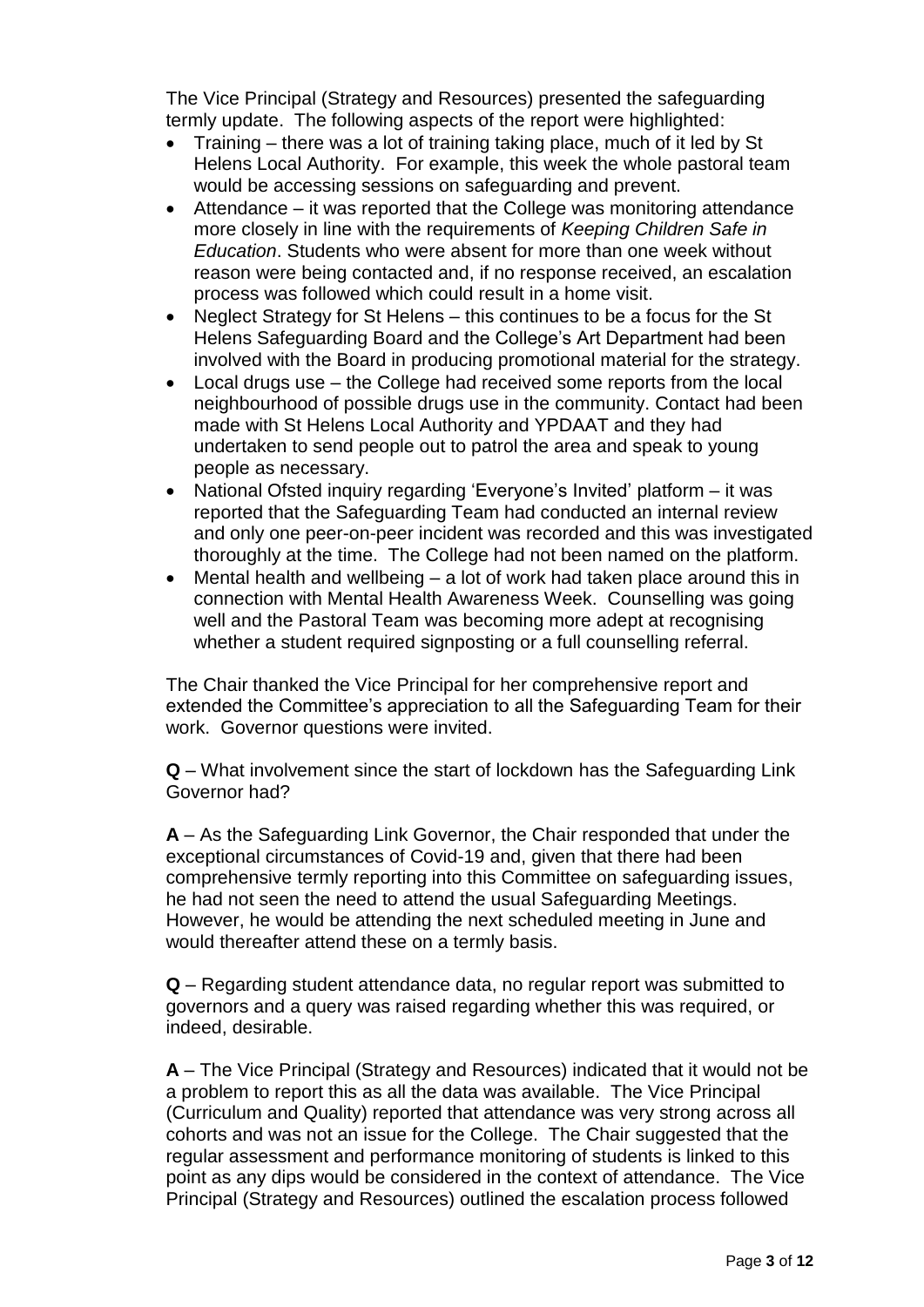by the Personal Achievement Tutors and the trigger points at which attendance would be flagged and actioned.

The Principal explained that if attendance had been flagged as an area of concern by the College's SAR or Ofsted, then reporting to governors would be required. He reiterated that the process for escalation was very thorough and implementation of actions monitored by management. In addition, parents were able to monitor attendance of their children via the parent system. The Principal further clarified that in post-16 education there was no formal target or requirement to monitor attendance as there was for schools.

**Q** – Did the ESFA funding agreement set out any requirements for attendance monitoring?

**A** – The Vice Principal (Strategy and Resources) clarified that there was no such clause within the agreement.

The Chair summarised that there was a robust process in place for the College to monitor student attendance and deal with any arising issues. It was suggested, however, that the clerk would check the position in relation to any legal requirements.

#### **ACTION – Clerk to check legal requirements on reporting of student attendance figures to governors.**

**Q** – In relation to the report on drug use, is there any suggestion that drugs are being used during the College day?

**A** – Residential reports suggest that there may be some drug dealing taking place, mainly in the parks. The Principal and Estates staff were present on the gate every day and in the past drugs sniffer dogs have been used. More recently, Merseyside Police had deployed plain clothed detectives in the area. A full drugs search took place in the College about 18 months ago and this did not yield any findings. The Principal put this issue in further context by clarifying that approximately only three reports from the College's neighbours had been received in the last three months.

**Q** – Reference to mental health as key risk in the report; is this fed through to the risk register?

**A** – The Vice Principal (Strategy and Resources) confirmed that it did feature in the general risk register but the College's risk management process was altered some time ago in order to focus on key strategic priorities. It is these key strategic risks that are reported to governors. The Chair indicated that if there were significant issues around student mental health this would no doubt impact upon retention figures which was one of the areas reported to governors.

The Committee **noted** the contents of the Safeguarding Termly Report and thanked the Safeguarding Team for the work they were doing.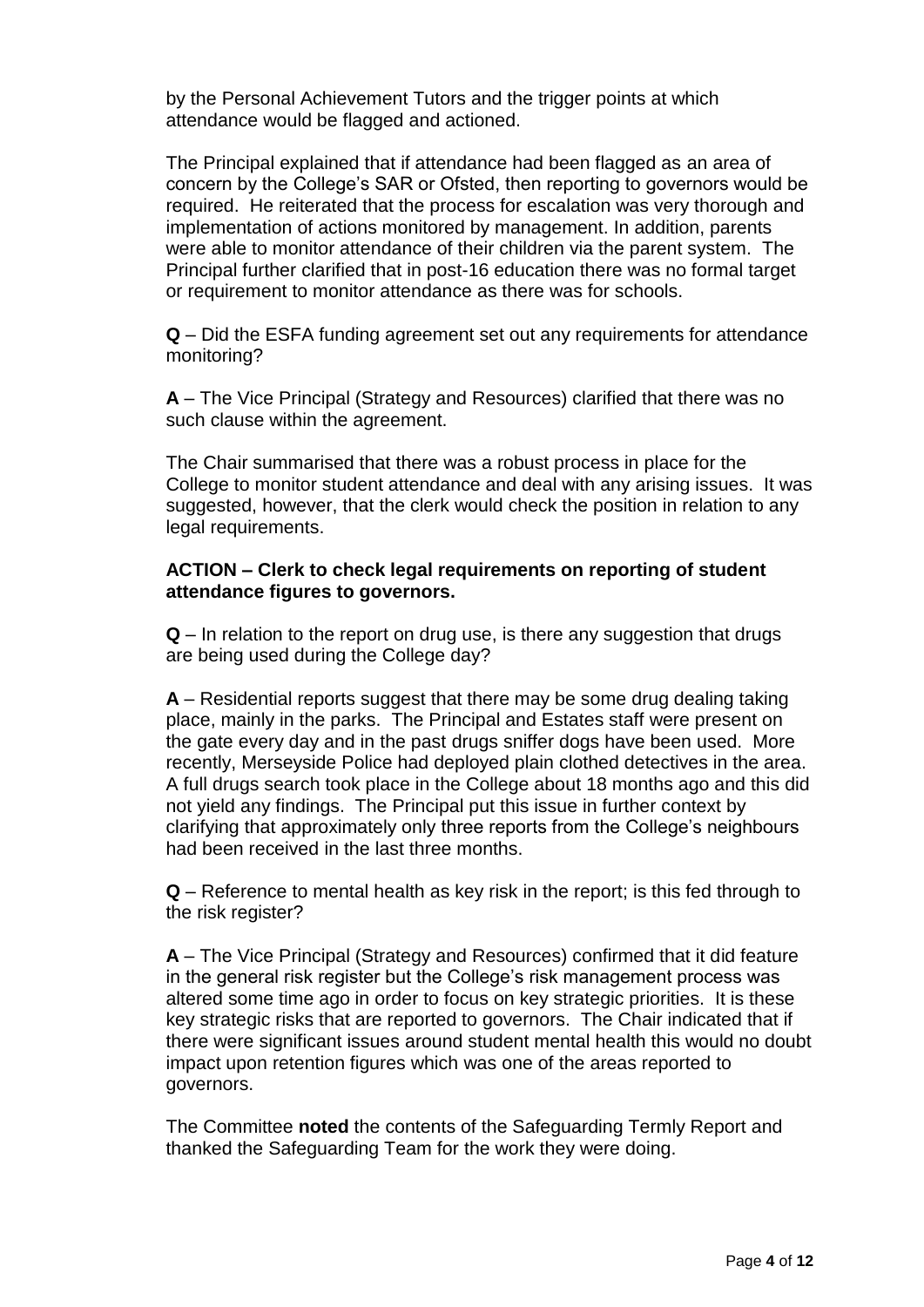# **8. PROGRESS AND ACHIEVEMENT**

#### 8.1 **Whole College Summary including specific student cohorts** *(previously circulated)*

The Vice Principal (Curriculum and Quality) referred the Committee to the most recent monitoring achievement and progress point (MAPP 8) in respect of the Upper Sixth year group. The Committee was informed of the:

- percentage of students who had progressed 'at or above' expected progress.
- percentage of students who had underperformed in two or more subjects
- percentage of students who had underperformed in three or more subjects.

The Vice Principal reported that this was solid progress especially given the context of the last year.

The Committee was then referred to the most recent monitoring achievement and progress point (MAPP 3) in respect of the Lower Sixth year group. The Committee was again informed of the:

- percentage of students who had progressed 'at or above' expected progress.
- percentage of students who had underperformed in two or more subjects
- percentage of students who had underperformed in three or more subjects.

The Vice Principal (Curriculum and Quality) advised that this was an excellent report for the Lower Sixth cohort and testament to their eagerness to learn.

**Q** – Is there confidence around the accuracy of this report given the impact of lockdown?

**A** – The Vice Principal (Curriculum and Quality) assured the Committee of the report's accuracy. The MAPP system was fully embedded within the College, in its sixth year of operation, and hence there was full understanding of and confidence in the reported data. The system continues to be reviewed annually as part of the College's commitment to continuous improvement.

**Q** – What adjustments have been made given lockdown and loss of learning?

**A** – The Vice Principal (Curriculum and Quality) reported that the College's movement to a blended learning model had gone smoothly and as such a high level of confidence in this reporting system remained.

The Principal clarified that the students did not suffer any significant loss of learning but rather a shift in the delivery model for that learning. He reported that the average 17 year-old was estimated to be two months behind, but at Carmel the estimate was more like two weeks behind. Assessments had continued as normally as possible, at the same points during the year albeit with a different methodology due to the need for home learning. Appropriate measures had been taken to ensure that assessments sat whilst students were at home were done so in a controlled manner thus mitigating the risk of malpractice. Benchmarking with other colleges had also taken place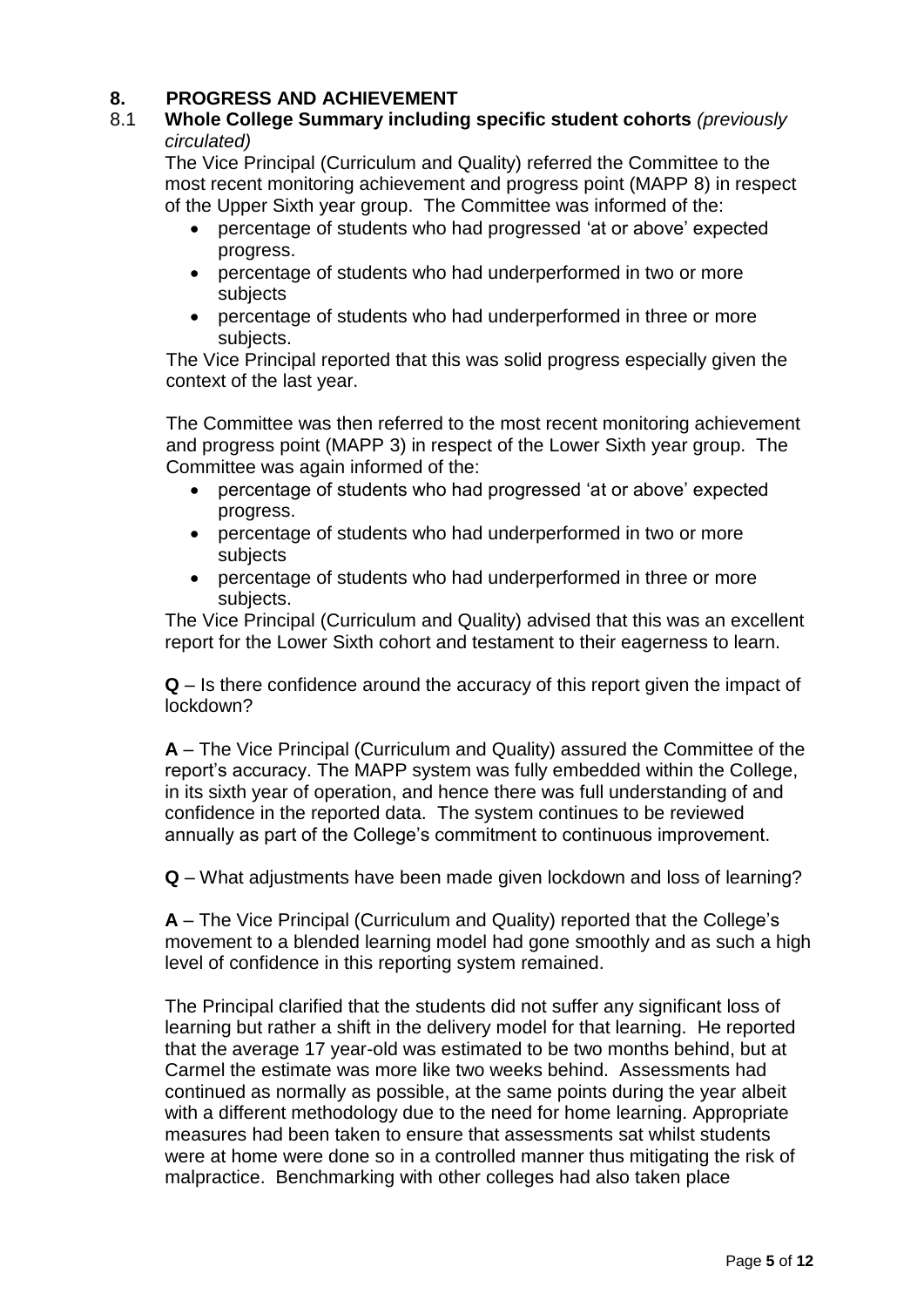throughout the year to ensure that Carmel practice in this area was as good as it could be.

*Paul Rooney joined the meeting at this point (6.05pm) whereupon the meeting became quorate.*

The Committee **noted** the contents of the report and thanked the Vice Principal (Curriculum and Quality) for his presentation.

# **9. QUALITY ASSURANCE**

#### 9.1 **Quality Assurance Update 2020-21** *(previously circulated)*

The Vice Principal (Curriculum and Quality) presented his report and highlighted the following aspects:

- All quality assurance activities had continued as normal insofar as it was physically possible. Learning walks, for example, had not been possible due to Covid-19 restrictions.
- Self-assessment reports completed virtually.
- Interventions to raise achievement put on hold given work on Centre Assessed Grades. Inappropriate to make judgements on individual departments without any performance data. SAR determined that priority focus should, however, be placed on high volume departments.
- Lesson observations schedule developed to focus on observations of new staff to Carmel in order to provide assurance over quality of teaching.
- Learning walks did not take place due to Covid-19 restrictions.
- September review all meetings took place virtually.
- Performance management completed.
- Student voice Committee had previously received a report on Upper Sixth focus groups regarding blended learning and timetable. Lower Sixth pupil voice and pastoral student voice surveys both due to be issued.
- Parent voice due to be issued.
- It is anticipated that the usual quality assurance process will commence from the new academic year.
- Due to Teacher Assessed Grades in the summer, there would be another consecutive year without examination data.

The Committee **noted** the contents of the report and recorded its appreciation to the Vice Principal (Curriculum and Quality).

#### **10. TEACHER ASSESSED GRADES 2021**

10.1 **Centre Policy for Determining Teacher Assessed Grades 2021** *(enclosure)* The Chair reported that this policy document was not for governor approval but had been presented to the Committee for information. It was a comprehensive operational document that the College was required to adopt setting out the College's approach to the determination of teacher assessed grades for summer 2021.

The Vice Principal (Curriculum and Quality) referred to the College's policy document and highlighted the following aspects: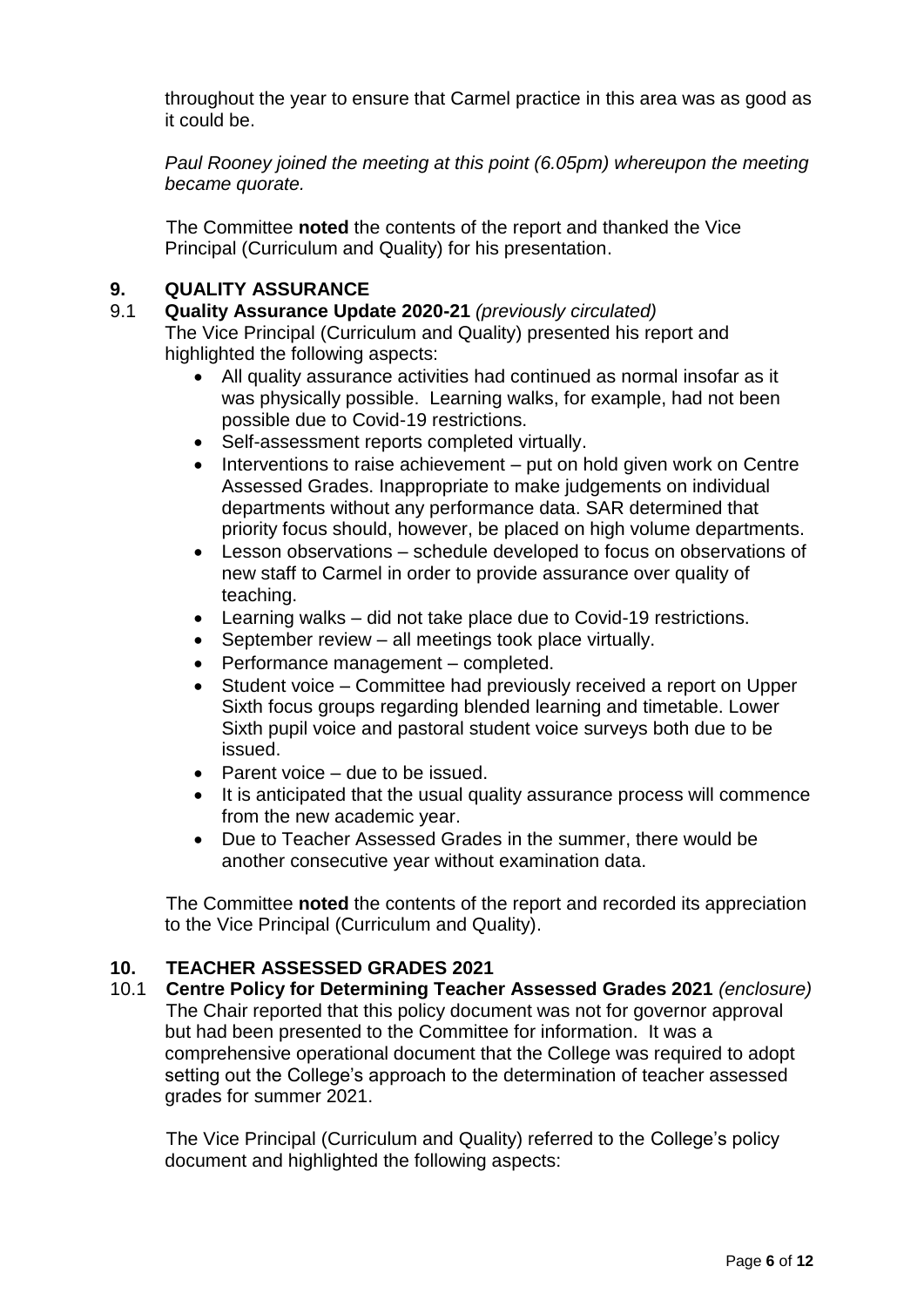- This document had been submitted to the Joint Council for Qualifications (JCQ) as required.
- All staff had read and understood this document and confirmed the same to CMT. Staff training had been supported by a video presentation.
- Twelve appendices had been added to give the Carmel narrative.
- Large amount of hard work from staff and students had been going into this and there had, undoubtedly, been pressure on both to ensure that the most professional approach is taken.

The Chair noted the enormous pressure on staff and students which would no doubt translate into pressure on staff-student relationships. Therefore, a comprehensive and clear document such as this was essential in order to facilitate swift resolution of any issues. Governor questions were invited.

**Q** – How is the pressure impacting staff?

**A** – The Vice Principal (Curriculum and Quality) responded that the timetable in place to free up staff time on Monday, Wednesday and Friday afternoons had assisted in terms of facilitating assessments, marking and moderation. The last assessment week was almost over and staff were feeling the pressure to do the best possible job for the students.

**Q** – What about pressure on CMT?

**A** – It had been a lot of work for the senior management team and this would continue through the summer in order to facilitate results and appeals.

The Principal indicated he was aware of the pressure and was trying to identify opportunities for CMT to rejuvenate where possible. He reported that a piece of work with another college was about to take place to explore flexible and agile working.

**Q** – The policy document was extremely lengthy; would there be an opportunity to learn lessons from this process in order to become more LEAN in future?

**A** – The Vice Principal (Curriculum and Quality) indicated that this document did not lend itself to a slimmed down process as the College needed to fulfil exam board requirements and ensure that a comprehensive and clear appeals process was in place.

The Principal outlined the timescales and processes for submitting student assessment data.

The Committee acknowledged the relentless pressure that had been put upon staff across all areas and indicated that governors needed to keep an eye on this.

**Q** – The Chair queried whether governors would have an input into the post-TAG consultation process?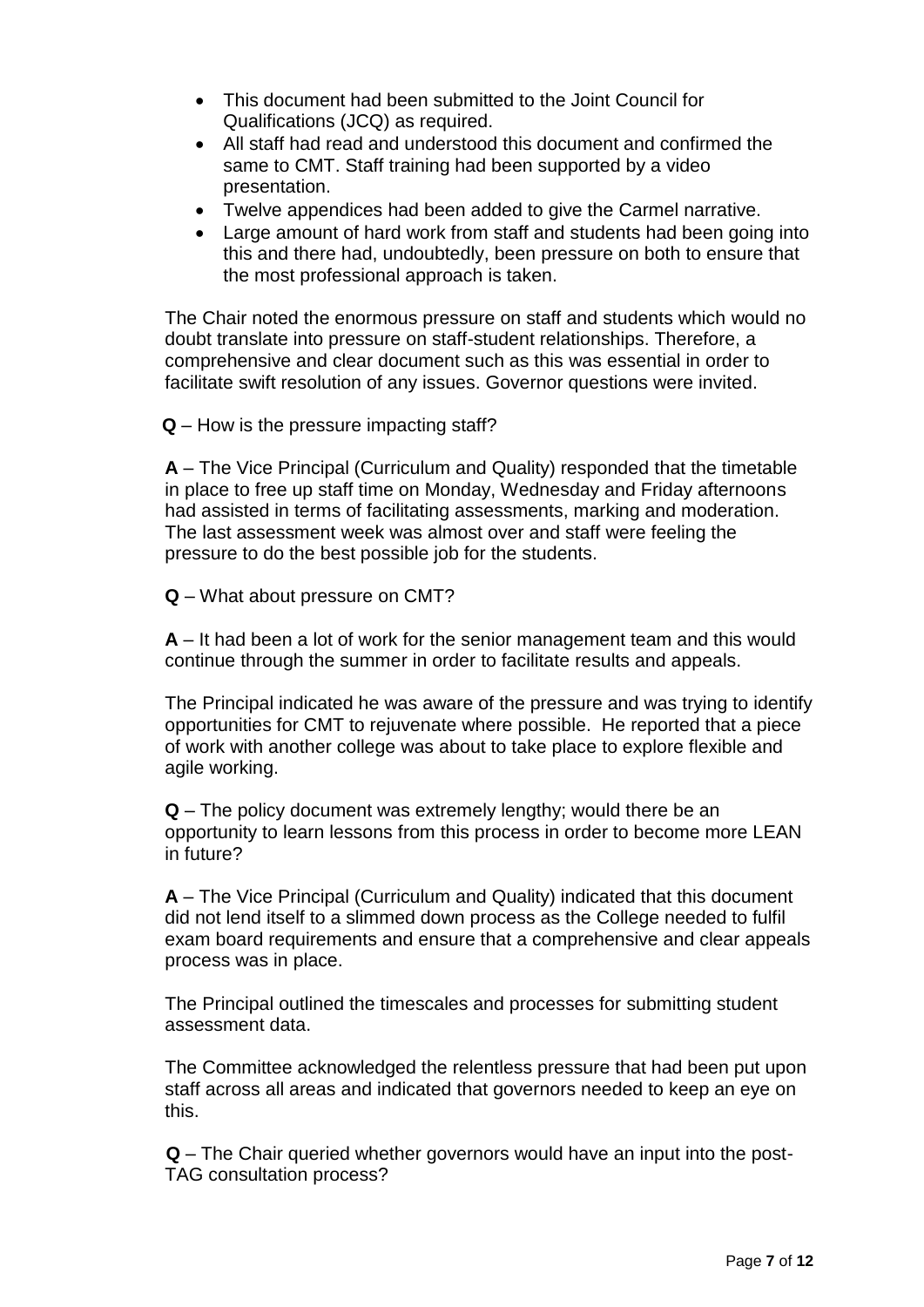**A** – The Principal reported that a consultation was about to take place on the 2022 examination process and he would send details of this to governors.

#### **ACTION – Principal to share details of 2022 examinations process consultation document with governors**.

The Committee **noted** the contents of the report and policy document and expressed its thanks to the Vice Principal (Curriculum and Quality) and all staff for their work in this area.

#### **11. CURRICULUM**

#### 11.1 **2021-22 Curriculum** *(previously circulated)*

The Principal reported that there were no proposed changes to the College's curriculum offer from September 2021. There had been a high level of applications this year and, as such, the curriculum offer to students was felt to be strong.

The College was getting ready to deliver two T Levels in 2022. The Principal reported that the College would now be the only provider in the borough to deliver T Levels following the exit of another college. Promotional activity was already taking place amongst Y10 and Y11 students.

#### 11.2 **Proposed change to holiday pattern October 2021**

The Principal referenced the request from governors at the last FGB to consider ways in which staff workload could be alleviated. He reported that consideration had been given to getting students to start the academic year earlier in September and this would potentially mean that the October half term break could be extended to give staff an extra two days, students would get an extra day. This proposal would acknowledge the extra work staff would be required to undertake during the summer holidays and facilitate a longer autumn break to allow for holidays away. It was proposed that support staff would be allocated an extra two days holiday for the next academic year. The Principal indicated that he intended to take these proposals to the next FGB for consideration and approval by governors and invited the Committee's comments.

**Q** – The Chair asked whether this was likely to cause any issues in relation to external agency requirements.

**A** – The Principal confirmed that the only anticipated issue may be in connection with any re-takes of examinations in the Autumn Term. It was likely that these would be either side of the October half-term holiday, but a contingency plan to open up College on one of the days may be necessary.

The Committee **noted** the Principal's proposal and **agreed** that this should be referred to FGB on 29 June 2021 for consideration and approval.

#### **ACTION – Principal to prepare paper for FGB on 29 June 2021 and clerk to put on agenda.**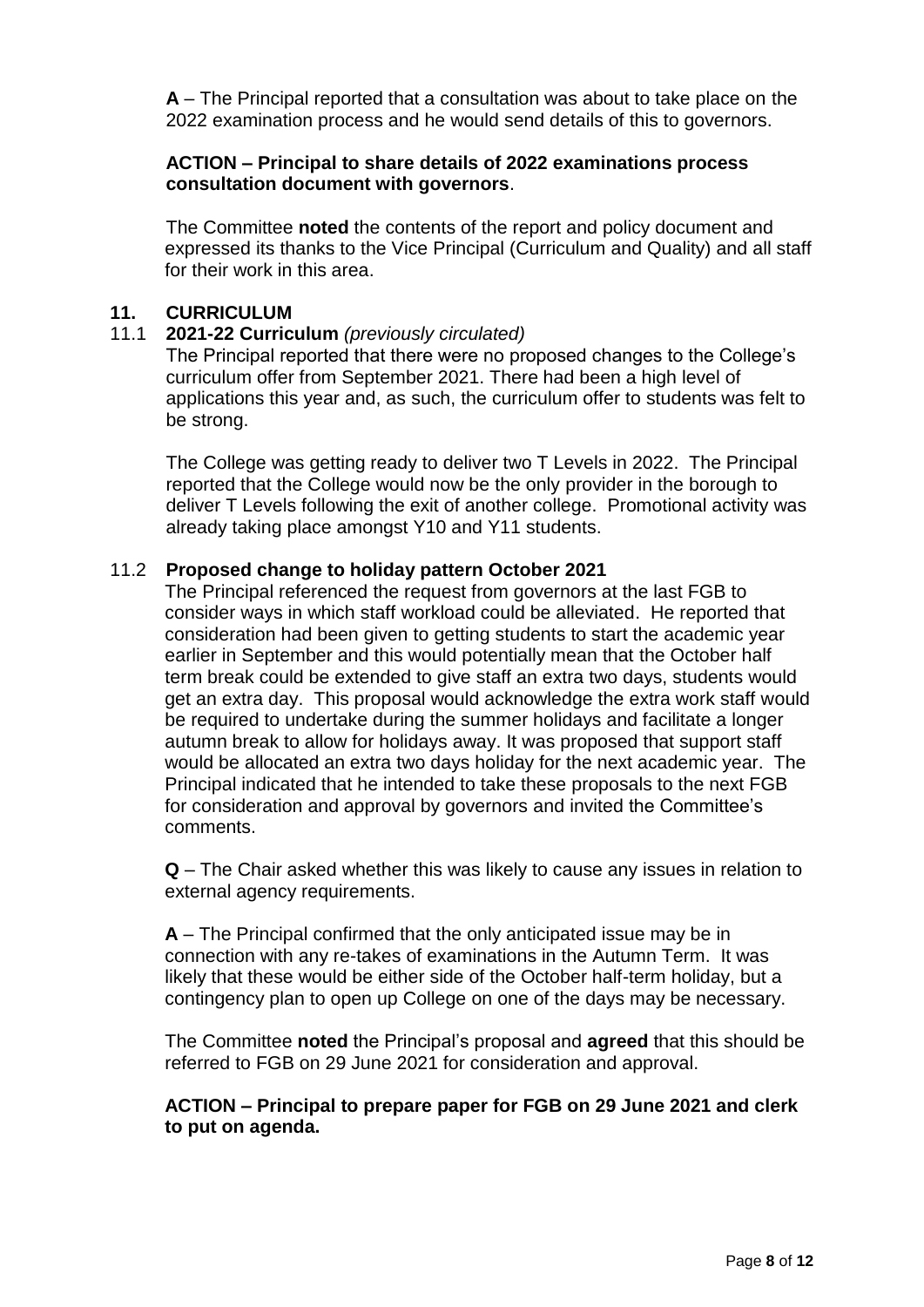The Committee decided to consider item 14 of the agenda next so that approval of *policy documents could be determined whilst the meeting remained quorate, as it was anticipated that one governor would need to leave the meeting early.*

# **14. POLICIES**

# 14.1 **Data Protection Policy**

The Vice Principal (Strategy and Resources) presented this policy on behalf of the Assistant Principal. She reported that the policy had been updated as follows:

- To take account of the impact of Brexit.
- Appendix in relation to personal data held by college certain categories of data had been added to this list in order that the policy accurately reflected College practice.

Governor questions were invited.

**Q** – In relation to the list of key nominated data protection staff, who takes responsibility for governor data?

**A** – The Principal indicated that the College had to have one nominated Data Protection Officer and they took overall responsibility for all data, including governor data. This could be considered further as part of the governance review.

The Vice Principal (Strategy and Resources) further clarified the purpose of the table within the policy, 3.4 Key nominated data protection staff.

The Committee **noted** the contents of the revised policy and **recommended** it for approval to FGB.

#### **ACTION – Clerk to add Data Protection Policy to next FGB agenda on 29 June 2021.**

#### 14.2 **Professional Development Policy**

The Vice Principal (Curriculum and Quality) presented this policy on behalf of the Assistant Principal. He reported that no changes were proposed to the policy.

The Committee **noted** the contents of the policy and **recommended** it for approval to FGB.

#### **ACTION – Clerk to add Professional Development Policy to next FGB agenda on 29 June 2021.**

#### 14.3 **Safeguarding Policy**

The Chair and Vice Principal (Strategy and Resources) reported that the Safeguarding Team had requested that consideration of this policy be deferred from this Committee meeting and presented to FGB in June 2021 for the following reasons: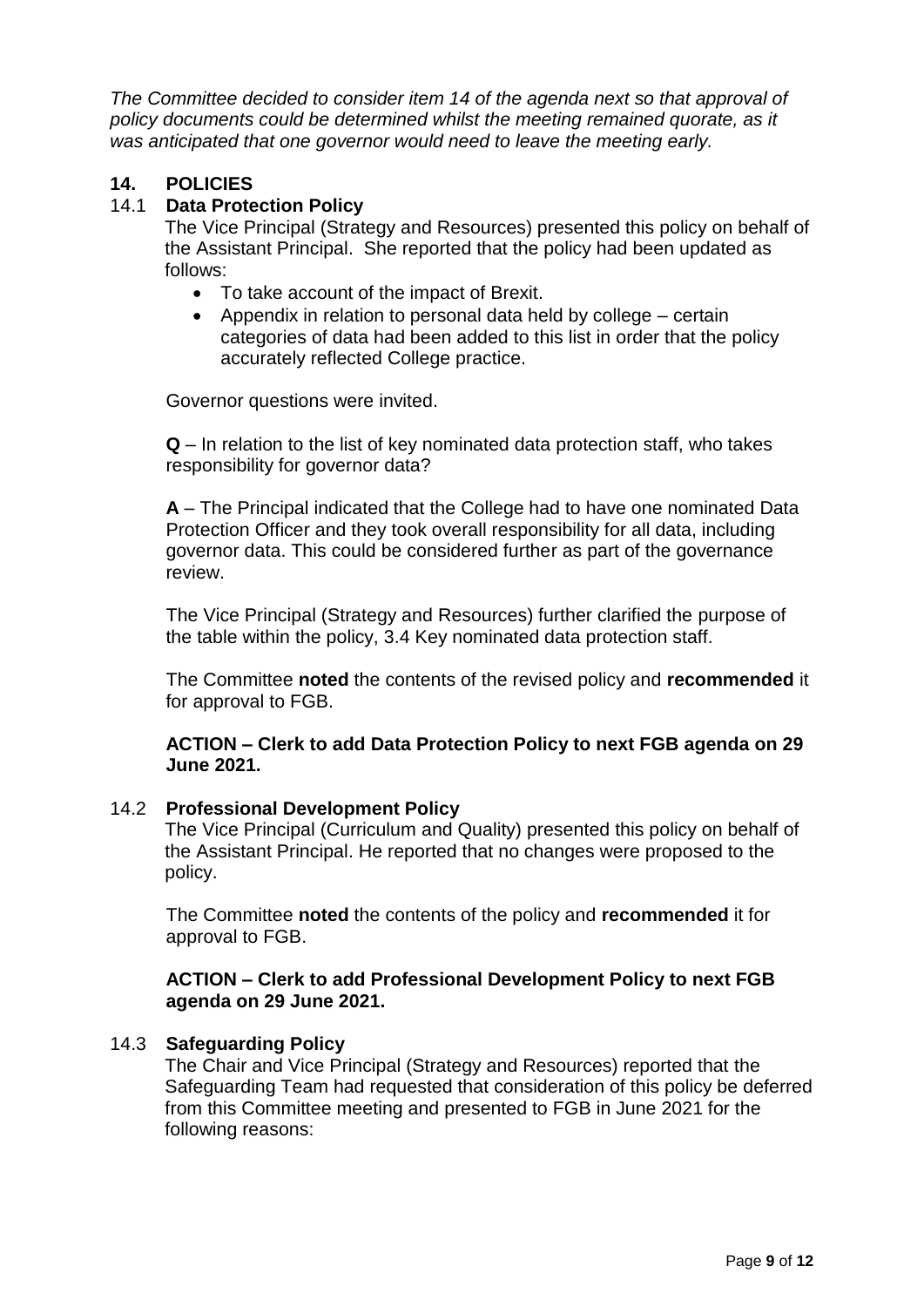- Significant changes to *Keeping Children Safe in Education* document were anticipated and the team was awaiting further guidance and training on this.
- An external review of the Safeguarding Policy was planned.
- A forensic overhaul of the policy had been planned for the second week in June.

The Chair reported that, as Safeguarding Link Governor, he would be attending a College Safeguarding meeting in June to discuss further.

It was noted that this policy could not be deferred to the next Committee meeting as the revised document had to be in place for the start of the academic year.

The Committee **noted** the circumstances leading to the deferral of this policy review and **agreed** that it should be placed before FGB on 29 June 2021.

#### **ACTION – Clerk to add Safeguarding Policy to next FGB agenda on 29 June 2021.**

*Oliver Maddock left the meeting at 6.45pm at which point the meeting became inquorate.*

# **12. EMPLOYABILITY**

#### 12.1 **Work experience annual report**

The Vice Principal (Strategy and Resources) presented the update report prepared by the Assistant Principal. The following points were highlighted:

- Covid-19 pandemic had severely curtailed work experience activities during the last year.
- Virtual work experience opportunities had been explored to mitigate the impact of this.
- Resumption of usual work experience activities was now taking place and Work Experience Co-ordinator was able to go out to risk-assess placements.
- Significant consideration had been given to developing placements for T Levels from 2022.

The Committee **noted** the contents of the report and thanked the Assistant Principal for its preparation.

The Committee was asked to consider moving consideration of the Work Experience Annual Report to its first meeting of the Autumn Term as this would allow for a more timely overview of the previous academic year.

The Committee **noted** this request and **agreed** that its cycle of business should be amended accordingly. It further **agreed** that the next full Work Experience annual report should be presented to the Committee in September 2022 but it should still be included in the September 2021 meeting agenda for a brief update.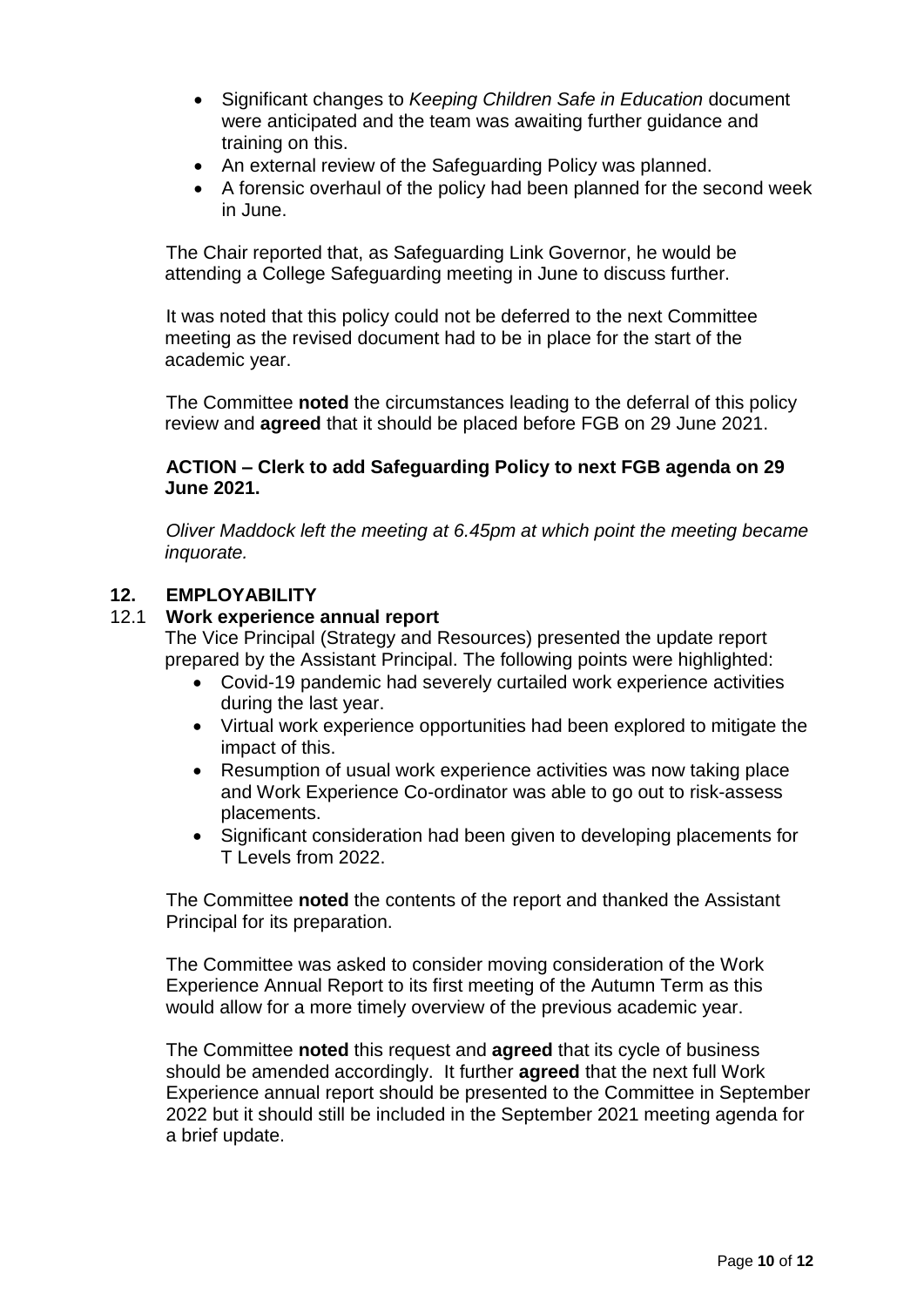**ACTION – Clerk to update Committee's cycle of business accordingly and ensure Work Experience Annual Report features on the agenda for the first meeting of the Autumn Term.**

#### 12.2 **Careers Guidance and Gatsby Career Benchmarks**

The Vice Principal (Strategy and Resources) presented the update report prepared by the Assistant Principal. The following points were highlighted:

- Matrix accreditation had been achieved following a successful inspection.
- The College was performing well against the majority of the Gatsby benchmarks. Benchmark 6 – ensuring work placements for all students – was the aim which had been historically challenging to achieve, particularly during the past year.

**Q** – Was there any flexibility within Benchmark 6 to acknowledge the part-time work of some students?

**A** – The Vice Principal clarified that the benchmark stated the experience must be in addition to any part-time work the students already undertook.

The Committee **noted** the contents of the report and thanked the Assistant Principal for its preparation.

#### **13. STUDENT COUNCIL**

#### 13.1 **Student Council Constitution**

The Chair reported that there was a query regarding the latest version of the Student Council Constitution and all parties needed to meet to agree a way forward.

The Principal reported that a new Student Council Tutor had taken up post recently and the new Student Council members were in the process of being elected. Once in place, it was suggested that a meeting be arranged to discuss this matter and it was proposed that the Chair of Search Committee be invited to attend.

**Q** – How can the College provide practical support to further encourage and strengthen Student Council participation over the coming academic year?

**A** – The Principal reported that he had already met with the new Student Council Tutor to discuss strategies around this.

**ACTION – Principal to arrange meeting with Student Council Tutor, Student Council representative and Chair of Search Committee to consider Constitution.**

#### **15. ANY OTHER BUSINESS**

The only item of any other business was dealt with under item 11.2.

# **16. DATE AND METHOD OF NEXT MEETING**

Tuesday 21 September 2021 at 5.30pm